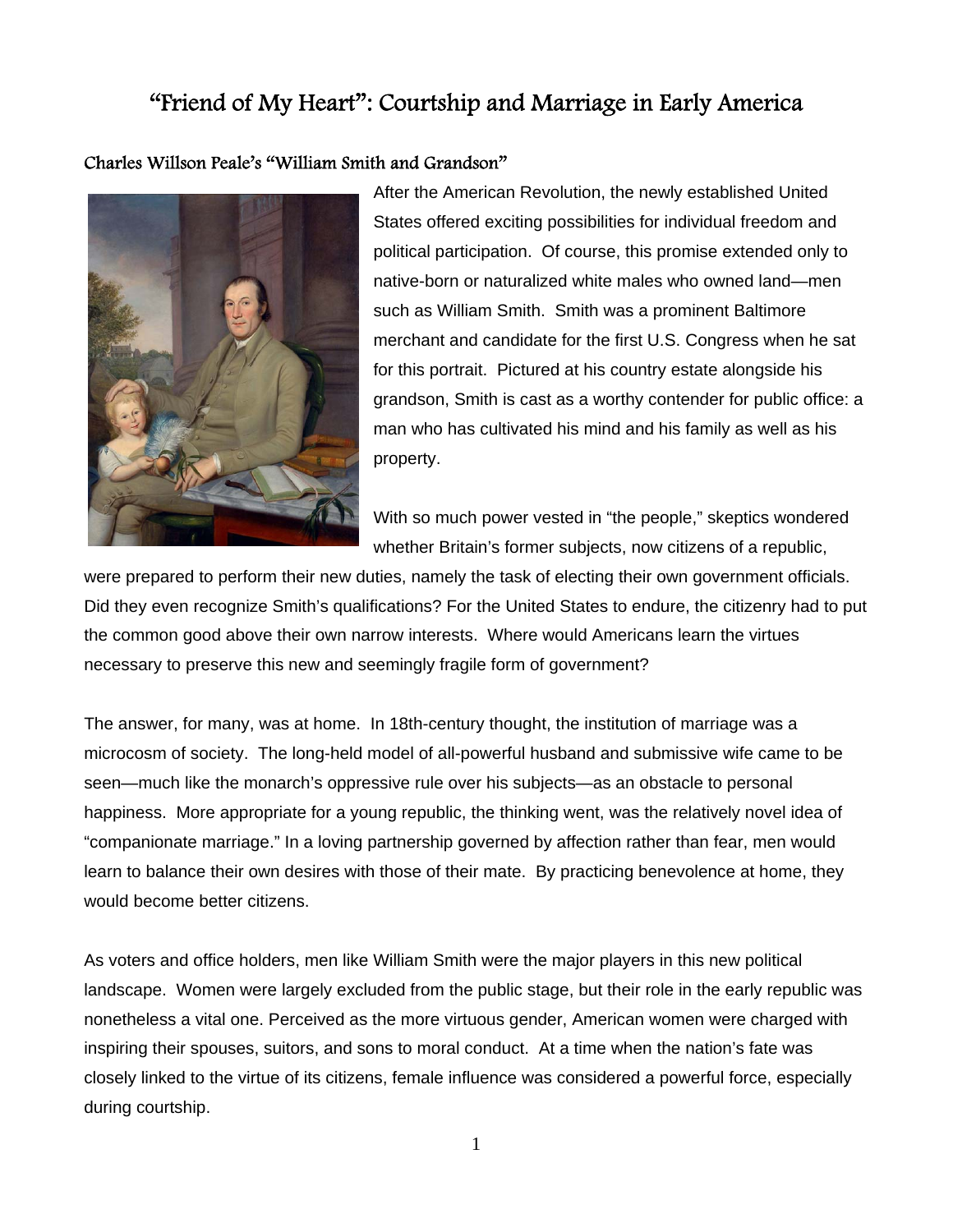*William Smith and His Grandson*, 1788, Charles Willson Peale (British American, 1741 - 1827), oil on canvas, 51.25 x 40.375 in. (130.18 x 102.55 cm.). Robert G. Cabell III and Maude Morgan Cabell Foundation and the Arthur and Margaret Glasgow Fund 75.11

### **A Newlywed's View**

What might a companionate marriage look like? This newlywed's glowing description, written to a cousin who has spoken "contemptuously of the married state," offers one example.

### *Dear Cousin,*

I have now changed my name, and instead of liberty, must subscribe wife. . . . I have been married to my dear Charles these three months, and I can freely acknowledge that I . . . never knew happiness till now. To have a real friend to whom I can communicate my secrets, and who, on all occasions, is ready to sympathise with me, is what I never before experienced. All these benefits, my dear cousin, I have met with in my beloved husband. His principal care seems to be, to do everything possible to please me; and is there not something called duty incumbent on me? Perhaps you will laugh at the word duty, and say that it imports something like slavery; but nothing is more false; for even the life of a servant is as pleasant as any other, when he obeys from motives of love instead of fear. For my own part, my dear, I cannot say that I am unwilling to be obedient, and yet I am not commanded to be so by my husband.---You have often spoke contemptuously of the married state, and I believe your reasons were, that most of those whom you knew were unhappy; but that is an erroneous way of judging. It was designed by the Almighty, that men and women should live together in a state of society, that they should become mutual helps to each other; and if they are blest with children, to assist each other in giving them a virtuous education. Let me therefore beg that my dear cousin will no longer despise the state for which she was designed, and which is calculated to make her happy. . . . Let me beg that you will come and spend a few weeks with us; and if you have any taste for rural and domestic life, I doubt not but you will be pleased.

*I am your affectionate Cousin.*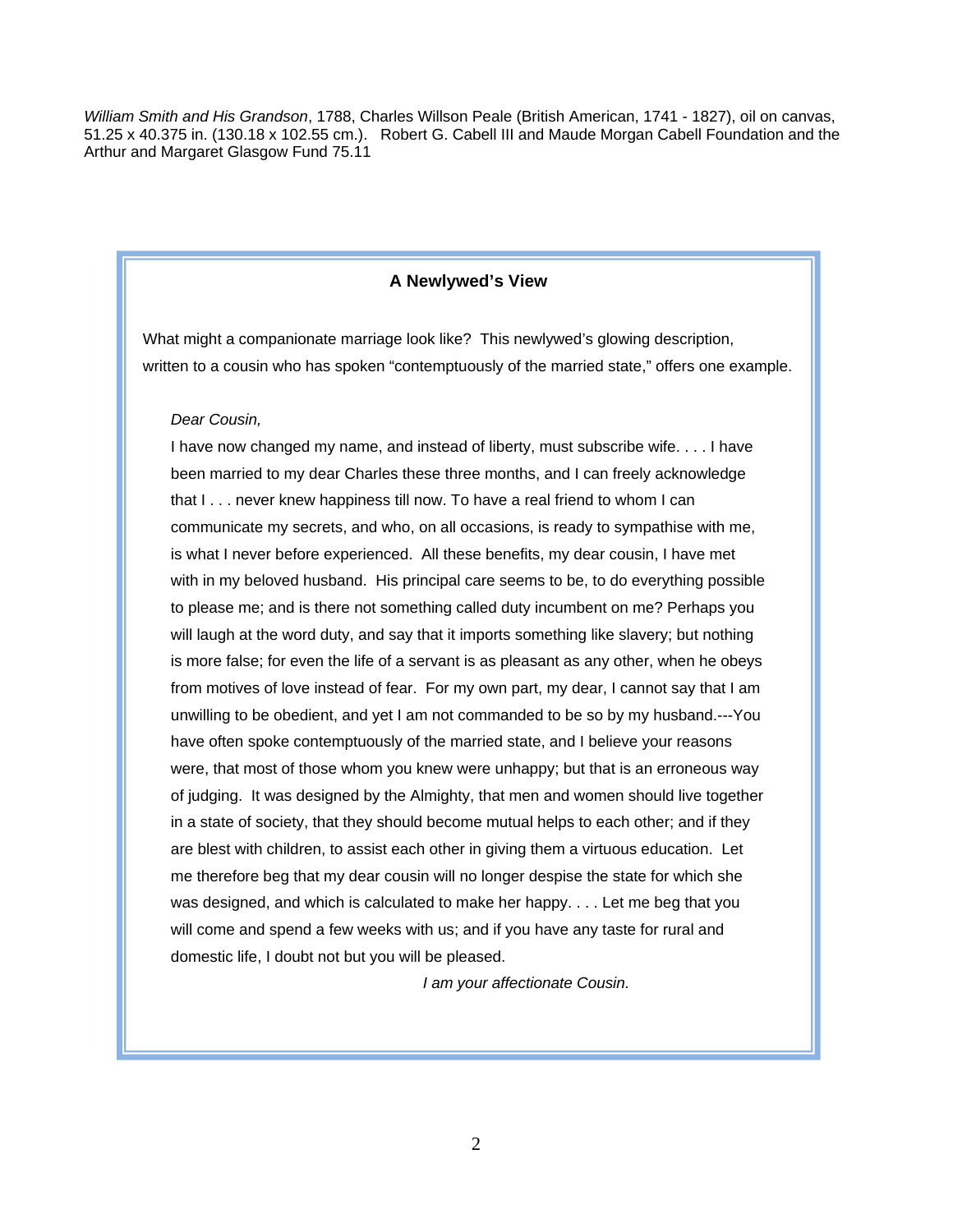## Teapot and stand



Tea drinking was an immensely popular activity in the early years of the American republic.Few could afford exquisite vessels such as the neoclassical teapot, created by Paul Revere II, that you see here. Still, many middle- and upper-class Americans shared the familiar ritual of preparing and drinking this hot, fragrant beverage. Their pleasure was not without risk, however. Careless tea drinkers, much like courting couples, could be easily burned.

For the men and women who came of age after the Revolution, selecting a marriage partner was the most important decision of their lives. In generations past, parents had played a decisive role in these negotiations. But over the course of the 18th century, young people gained more independence in their choices. And romantic love—based on mutual affection and companionship—became the ideal.

Putting love at the center of courtship also raised the stakes. Men became more vulnerable to personal rejections. For women, the perils were greater. A string of broken engagements could cast the woman as a flirt—a "coquette" in the language of the day—or, worse, prompt speculation about her virtue. A marriage entered into too hastily held its own dangers. A woman's husband largely determined the comforts and privileges she would enjoy as a wife. While he could participate in the public world of commerce and politics, she had only the home she created with him from which to draw happiness.

Discovering the personality of a potential spouse could be a delightful adventure—conducted through breathless dances, nighttime walks and, of course, intimate cups of tea—but it was also a serious matter that demanded careful consideration.

*Teapot and Stand*, ca. 1790 – 95, Paul Revere II (British American, Boston, Massachusetts, 1735 - 1818), silver; wood handle, 6.25 x 11.75 x 3.625 (teapot) in./1 x 7.375 x 5.25 (stand) in. (15.88 x 29.85 x 9.21 [teapot] cm./2.54 x 18.73 x 13.34 [stand] cm.). Gift of Daniel D. Talley III, Lilburn T. Talley, and Edmund M. Talley in memory of their mother, Anne Myers Talley, and the Arthur and Margaret Glasgow Fund 91.392a-b

3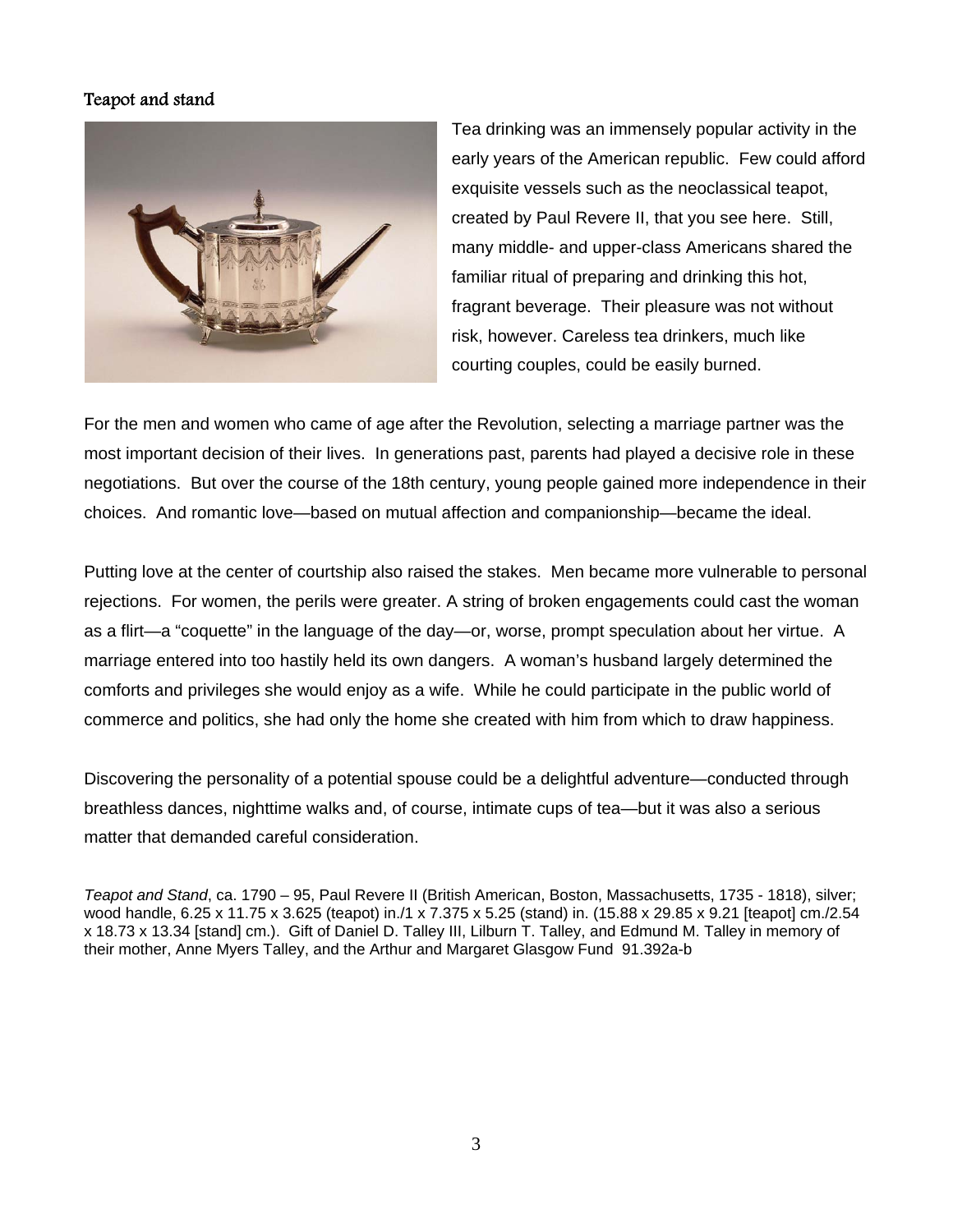# **Female Influence: Being the Substance of an Oration Delivered at the Annual Commencement of Columbia College, May 6, 1795**

While "Female Influence" might seem to be an unusual topic for a commencement address at a men's college, the speaker—like many Americans in the newly formed republic—saw the personal relationships between men and women as a matter of national concern. That New York Magazine subsequently published the oration suggests that the topic indeed held broad public interest.

For the young nation to fulfill the Revolution's ideals, its citizens would have to behave virtuously in public and private life. "Liberty is never sure," the speaker warned, "'till Virtue reigns triumphant!" Women were critical to this reformation in manners; by upholding the highest standards of conduct, their "auspicious influence" would help "banish vice and folly from the earth." As wives and mothers, they might persuade husbands and children, but it was during courtship that their power was greatest.

Love and courtship, it is universally allowed, invest a lady with more authority than in any other situation falls to the lot of human beings. She can mold the taste, the manners, and the conduct of her admirers, according to her pleasure. ... In fine, she can exalt them from mediocrity to the most distinguished rank in worth and virtue. Who has not heard of the noblest deeds achieved, the most shining characters formed, the most brilliant reputation acquired, by means of a virtuous attachment to a woman of merit? What passion has ever wrought wonders as that of love? . . . By the judicious management of this noble passion . . . what almost miraculous reformation may be brought about?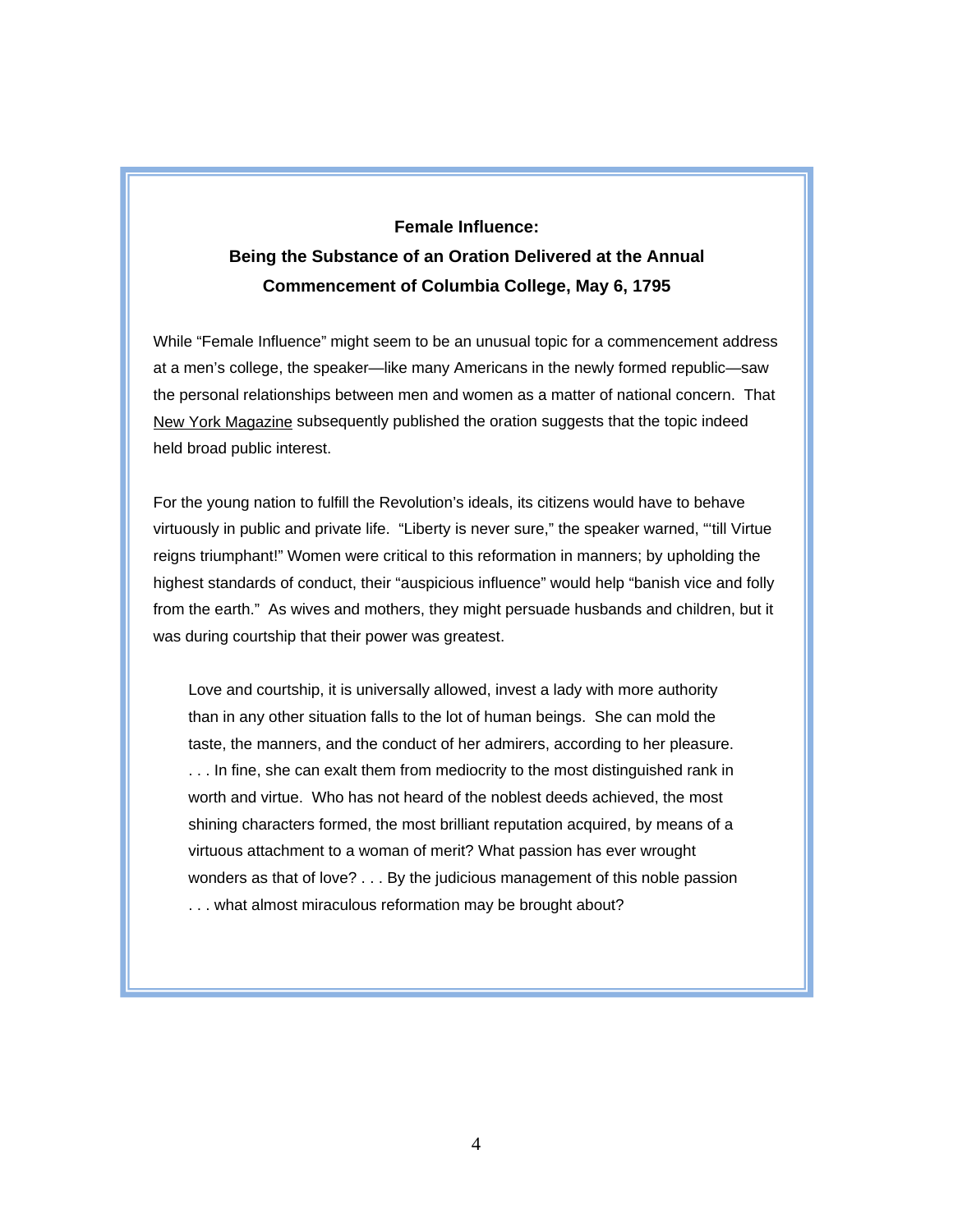## Charles Willson Peale's "Mrs. Benjamin Harrison (Elizabeth Page)"



As the mistress of Brandon, a large plantation south of the James River, Elizabeth Page Harrison—both in person and in her portrait—reflected the wealth and social standing of her husband, Benjamin. Wearing a sumptuous dress and a refined expression, Mrs. Harrison exemplifies the spirit of gentility prized by elite colonial Virginians*.* The lush, green fields stretching behind Betsy—as she was known to loved ones allude to a primary source of wealth in the New World: tobacco.

Charles Willson Peale's portrait also links the Harrisons to the traditions of Old Europe. With her arm resting gracefully upon a monumental stone column—an imaginary feature—Betsy's pose recalls images of British aristocracy. Traditionally, a

portrait like this would hang alongside pictures of illustrious ancestors and the household's young children—an imposing display that demonstrated the family's past roots and future promise. Peale's 1775 portrait hints at the beginning of the next generation. Although the Harrisons were childless at the time, the rose blossoms secured to Betsy's dress, including a small unopened bud, suggest that she was expecting a child.

The gentry's influence in the colony increased through intermarriage with other elite families. Bonds of blood and matrimony created a network of shared social, political, and financial interests that was a powerful force in Virginia before and after the Revolution. These connections could also be strengthened through death. The loss of a husband or wife—a common occurrence in this era brought an opportunity to form additional familial links through remarriage. Benjamin Harrison's three marriages united him with some of the most notable names in the colony.The Harrison family tree became even more complicated when Lucy—Benjamin's daughter and Betsy's only child—married the brother of her father's third wife.

*Mrs. Benjamin Harrison (Elizabeth Page)*, 1775, Charles Willson Peale (British American, 1741 - 1827), oil on canvas, 52 1/8 x 42 9/16 in. (132.4 x 108.1 cm.). Gift of Mrs. Douglas Crocket 86.170

5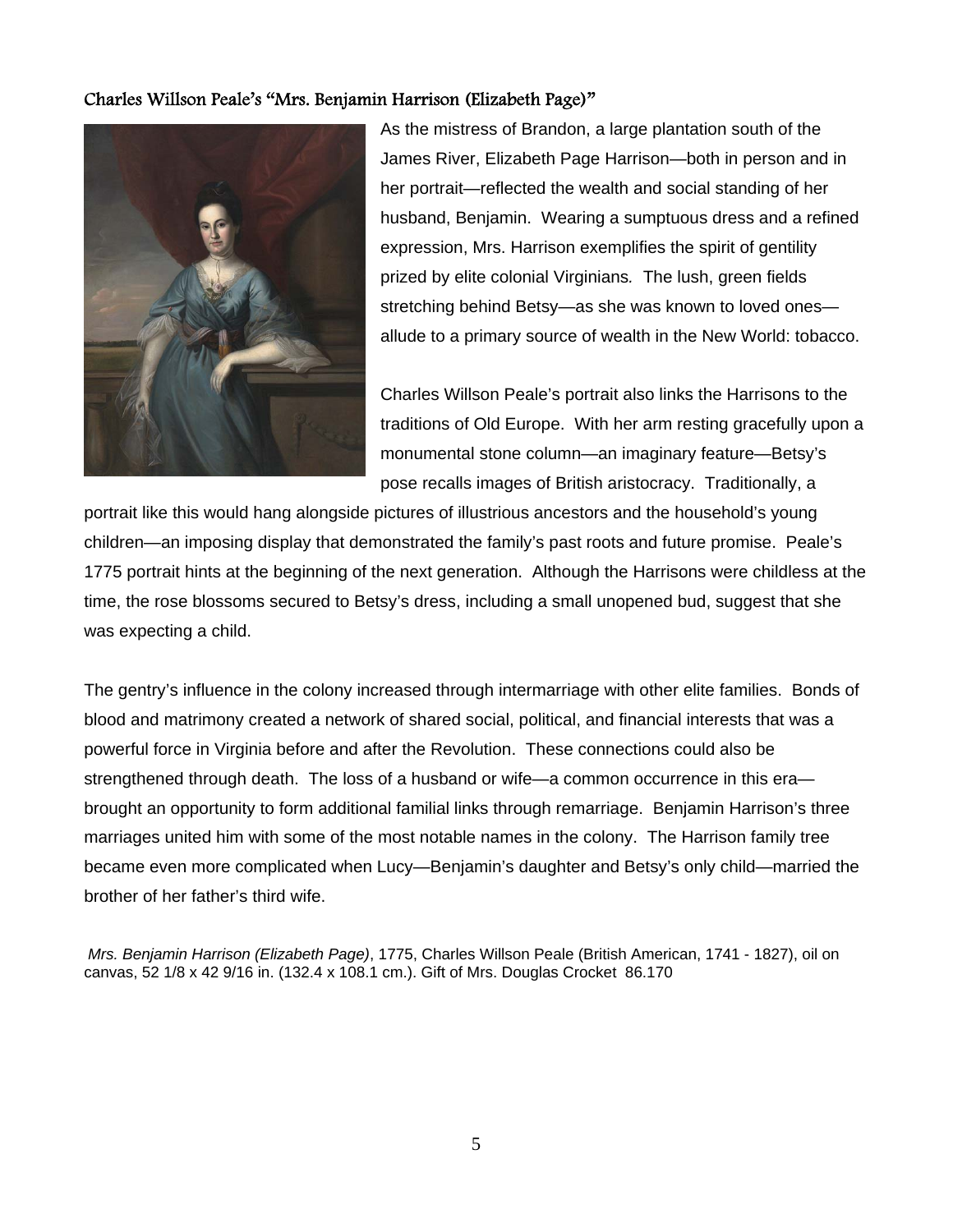## John Trumbull's "Captain Samuel Blodget in Rifle Dress"



Like many veterans, Samuel Blodget sought to commemorate his participation in the nation's founding. Nearly ten years after his service in the New Hampshire militia, the successful businessman hired John Trumbull to paint his portrait. Trumbull, who would go on to paint some of the most iconic images of the Revolution, captures the handsome officer as he gestures away from his fellow soldiers—seen as small background figures to his right. Striding eagerly forward, this spry figure seems a fitting representative for a new republic with a promising future ahead.

Yet this hardly looks like a typical military portrait. With his graceful pose and snowy white costume fringed with lace, the

young captain might seem more suited to a ballroom than a battlefield. Blodget's stance, with one foot delicately extended backward and arms effortlessly raised, demonstrates his expertise in the 18thcentury art of movement: the elegant carriage of the body in everyday life. For the upper classes, and for those who aspired to join their ranks, there were precise rules for every conceivable type of movement: walking, sitting, dancing, engaging in conversation, even standing still. With the help of etiquette books and lessons from dance masters, children from a very young age learned to discipline their bodies until these movements appeared effortless. In attracting a mate, young men and women would strive to attain the poise exemplified by the older, married Blodget.

*Captain Samuel Blodget in Rifle Dress*, ca. 1786, John Trumbull (British American, 1756 - 1843), oil on canvas, 21 3/16 x 17 1/8 in. (53.8 x 43.5 cm). The J. Harwood and Louise B. Cochrane Fund for American Art 2001.2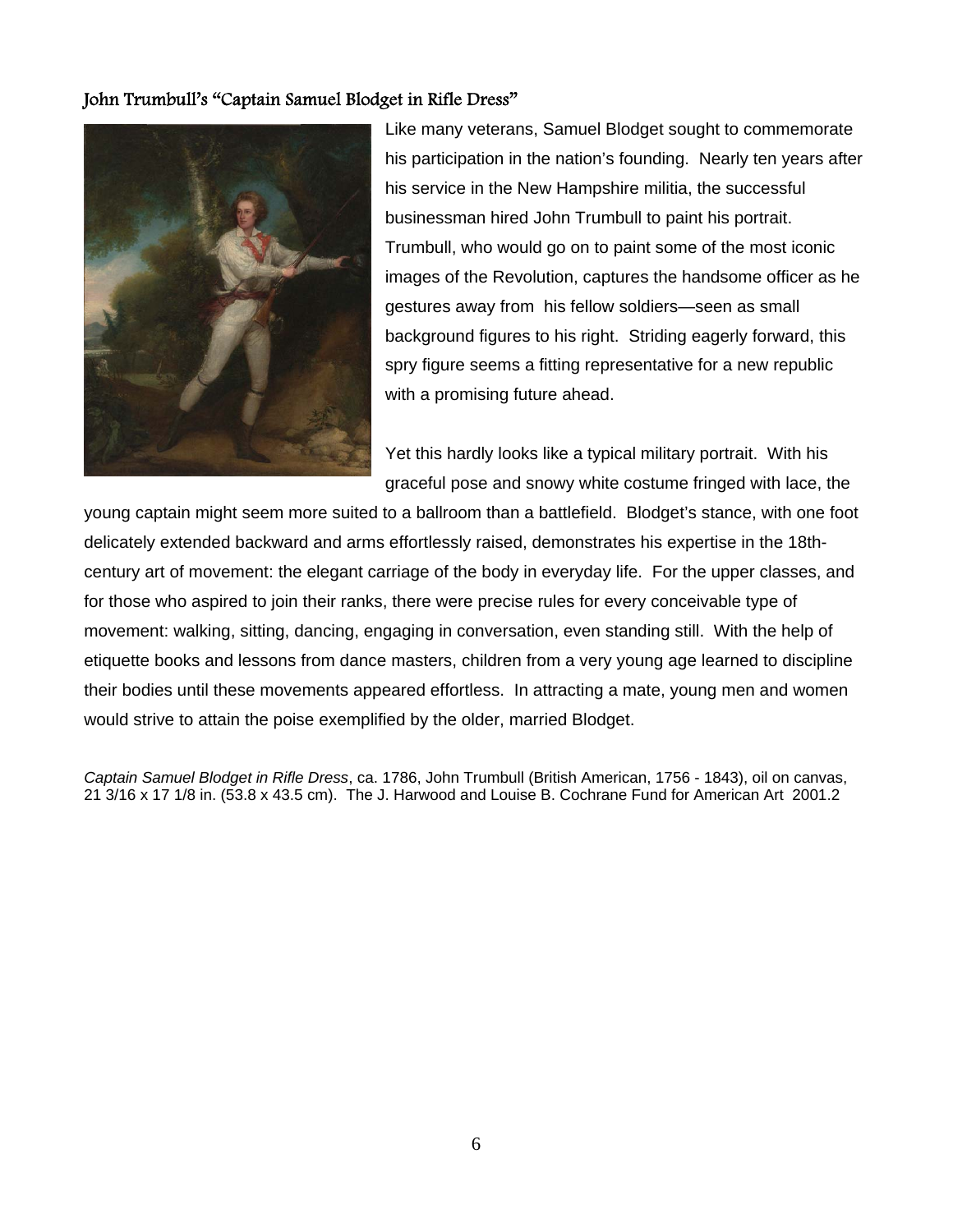## Looking Glass



In those first years after the Revolution, did Americans give much consideration to trivial matters like personal appearance? With all the emphasis on virtue, sincerity, and companionship in the period's writings about marriage, one might be tempted to answer no. But beauty and fashion were far from forgotten. Even Thomas Jefferson counseled his daughter to attend to her appearance. In 1783, taking time away from his duties as Virginia's representative at the Continental Congress, he reminded Patsy that her clothes should always be "neat, whole, and properly put on." Although he did not wish her to be "gayly clothed at this time of life," he warned, "Nothing is so disgusting to men as a want of cleanliness and delicacy in women."

At the tender age of eleven, Patsy may have found her father's advice rather premature. Most young people did not begin participating in mixed social activities until they were teenagers. Opportunities to meet partners included dances, concerts, or outdoor pursuits like riding or picnicking. While many of these were group activities, couples were also permitted a considerable measure of privacy. After other family members made themselves scarce, an elegant looking glass such as this could reflect an exchange of intimacies between a young woman and her suitor left alone in the parlor.

*Looking Glass*, 1762 – 67, Attributed to John Elliot Sr. (British American, ca. 1713 – 1791), Philadelphia, Pennsylvania, or England, mahogany, veneered and gilded; pine, spruce; silvered glass, 43 x 16 in. (109.2 x 40.6 cm.). The Adolph D. and Wilkins C. Williams Fund 76.42.2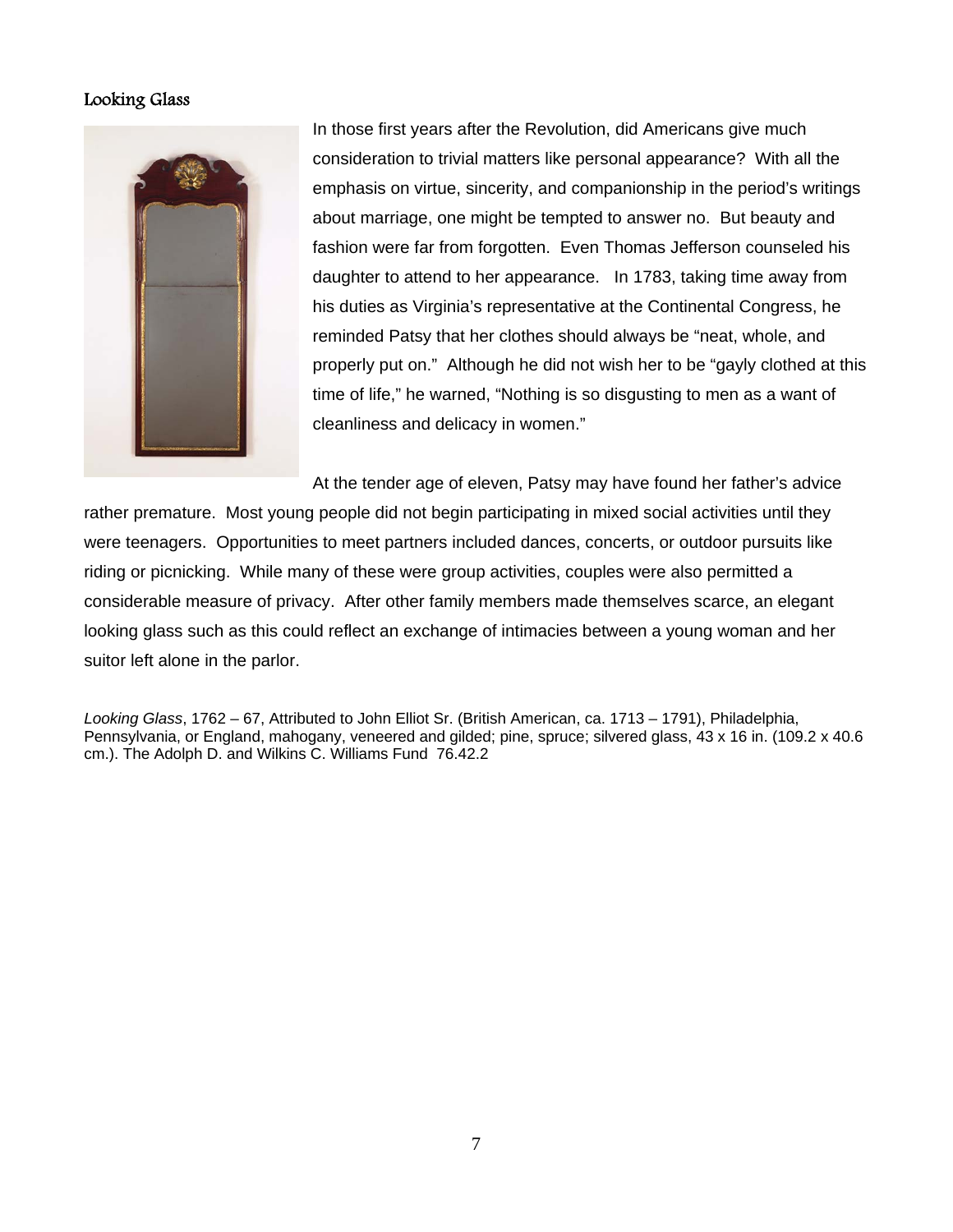## **Thomas Jefferson's Advice to His Daughter**

In late 1783, Thomas Jefferson traveled to Annapolis to attend the Continental Congress. Having lost his wife the year before, Jefferson left his eldest daughter Martha, known as Patsy, in the care of a family friend during this absence. Soon after his arrival, Jefferson sent Patsy a lengthy letter detailing how she should spend her time while they were separated. He outlined a daily schedule of acceptable activities for the eleven-year-old: dancing, drawing, practicing music, writing French, reading English, and composing letters. Clearly concerned about the progress of his daughter's education, Jefferson urged the girl to be diligent in her studies and pointedly noted that these accomplishments "will render you more worthy of my love." The following month, Jefferson offered some sharply worded advice on the matter of dress.

I do not wish you to be gayly clothed at this time of life, but that your wear should be fine of its kind. But above all things and at all times let your clothes be neat, whole, and properly put on. . . . Be you, from the moment you rise till you go to bed, as cleanly and properly dressed as at the hours of dinner or tea. . . . A lady who has been seen as a sloven or a slut in the morning will never efface the impression she has made, with all the dress and pageantry she can afterwards involve herself in. Nothing is so disgusting to men as a want of cleanliness and delicacy in women. I hope, therefore, the moment you rise from bed, your first work will be to dress yourself in such style, as that you may be seen by any gentleman without his being able to discover a pin amiss, or any other circumstance of neatness wanting.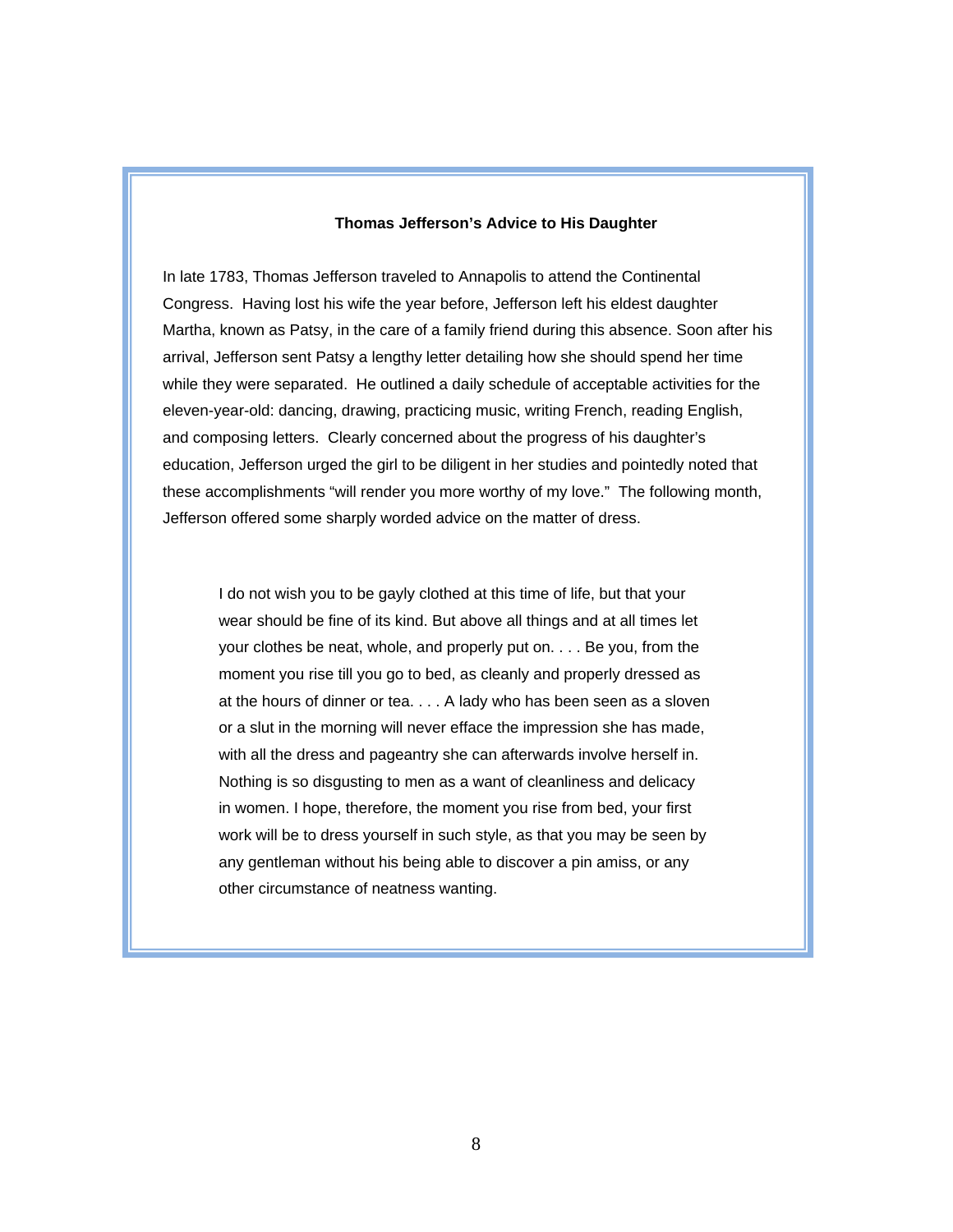## Drop-front Secretary



With its elaborately decorated ivory surface, this fall-front secretary was a striking addition to the home of Anne and William Bingham. Its presence in Philadelphia attests to America's expanding role in international trade, which shaped fortunes and family life across the new republic. Global commerce entailed not only the circulation of ships and goods—providing a source of enormous wealth for the Binghams and other merchant families—but also the exchange of aesthetic ideas.

The secretary arrived in Philadelphia in 1784 aboard the first U.S. vessel to sail to India. Created in Vizagapatam specifically for export to the West, it combines native materials—ivory and sandalwood—

with a quintessentially English furniture form. Similarly, incising sheets of ivory and filling the grooves with black lac was a technique originating in Vizagapatam, while the lively surface images reflect both Indian sources—such as chintz fabric patterns—and Western architectural prints.

Of course, the secretary's eclectic mix of styles and sources would not have been possible without countless sailors crisscrossing the oceans throughout the 18th century*.* Upon their return, seamen might bring gifts of scrimshaw, a popular art reminiscent of the Binghams' remarkable secretary. While far less grand, these pieces of ivory etched with boats and other maritime themes during the sailors' moments of leisure became treasured souvenirs.

*Drop-front Secretary*, ca. 1780, artisan unknown, Vizagapatam (Vishakhapatnam), India, sandalwood, veneered with incised ivory panels filled with black lac; silver and brass pulls, brass hinges, 53 x 30 5/8 x 13 5/8 in. (134.6 x 77.8 34.6 cm.). The Adolph D. and Wilkins C. Williams Fund 2001.231a-b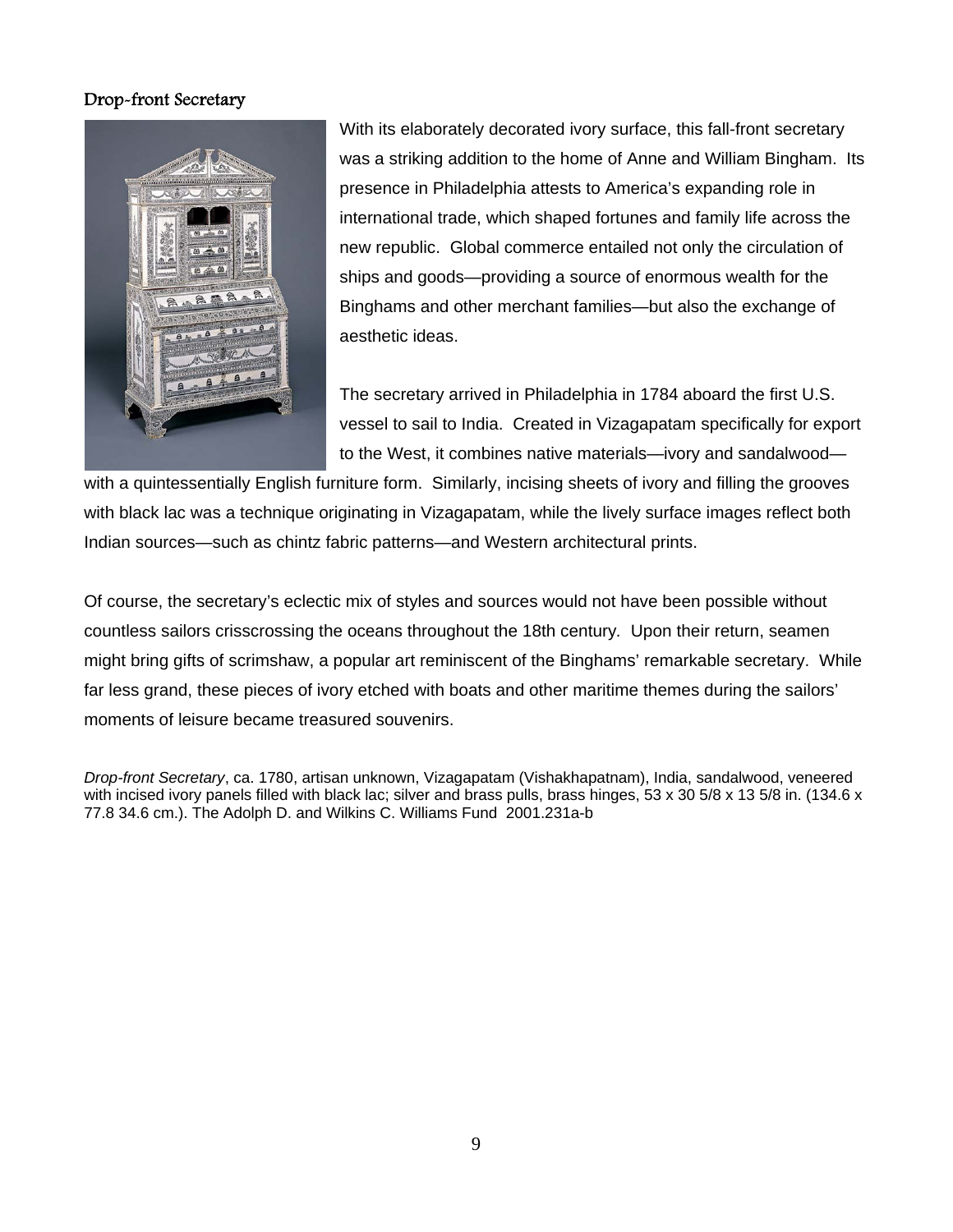## Desk and Bookcase



To walk into an early 19th-century parlor and see a magnificent desk and bookcase such as this—often the largest and costliest piece of furniture in a home—immediately signaled the presence of a letter writer. Until the invention of e-mail and text messages, letters were the most common form of written communication. Except for penmanship (a skill especially valued in women), letters were like their modern-day replacements in conveying far more than what appeared on the page. Contents and style reflected a writer's training and education—from basic literacy to the types of books, events, and interests mentioned. Of course, letters were also an opportunity for personal revelations, which made them an important part of courtship rituals.It was not uncommon for 19th-century lovers to exchange letters during separations of only a few hours;

longer periods apart could generate volumes of correspondence. In an era that favored sincerity over superficial charms, these missives helped a young man or woman gauge a suitor's character or test the strength of an admirer's affection.

For those uncertain how to conduct a courtship by mail, advice on letter writing could be found in etiquette books, women's publications, and even popular novels—many of which were written as a series of letters. This prescriptive literature addressed all manner of romantic difficulties: a lover's indifference, suspicions of infidelity, an unwelcome proposal, or a suitor in search of fortune rather than love. What better place to keep both letters and books than this stately piece of furniture? Many desks of the period include hidden drawers—ideal places for the most private correspondence.

*Desk and Bookcase*, 1800 – 1815, artisan unknown, Shenandoah Valley, Virginia, cherry, various inlaid woods; poplar, pine, 105 x 38 1/4 x 21 in. (266.7 x 97.2 x 53.3 cm.). Mary Norton Parsons Fund for American Decorative Arts 79.73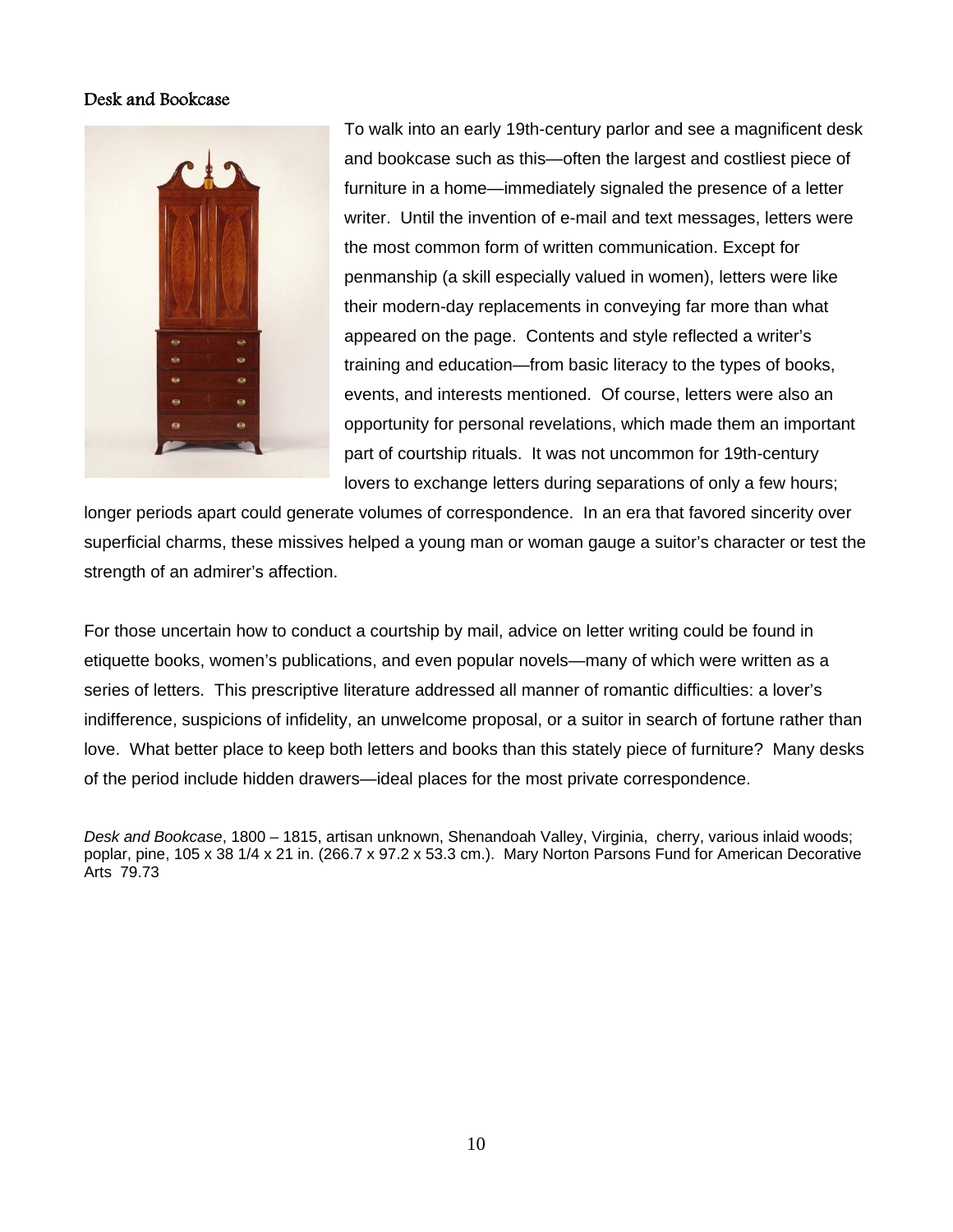### **How to Write a Letter**

*The Columbian Letter-Writer,* published in 1811, was one of many guides that promised the young men and women of America instruction in the art of correspondence. The author assures his readers that letters are merely a record of what would otherwise be expressed in conversation. However, achieving this "natural, easy style" requires some work. In addition to reading and writing every day, the "young student" should think through each letter before ink touches paper. Once written, letters should be revised so that "neither bad spelling, bad grammar, or improper words" remain.

Such high standards are not surprising, given the serious issues these letters addressed. This young man's proposal demonstrates how a well-written note can solve life's problems—or make matters worse.

#### *Madam,*

I have three times attempted to give you a verbal relation of the contents of this letter; but my heart as often failed. . . . I am not precipitate, madam, nor would I desire your hand, if your heart did not accompany it. My circumstances are independent, and my character hitherto unblemished, of which you shall have the most undoubted proof. You have already seen some of my relations at your aunt's, in -----, particularly my mother, with whom I now live. Your aunt will inform you concerning our family, and if it is to your satisfaction, I shall not only consider myself as extremely happy, but shall also make it the principal study of my future life to spend my days in the company of her whom I do prefer to all others in the world. I shall wait for your answer with the utmost impatience and am,

*Your profound admirer.* 

The young woman who received this letter responded cautiously. Since her suitor had not shared his intentions with his family, she feared the offer might not be genuine. Only a second letter, conveying his mother's approval of the match, won her acceptance.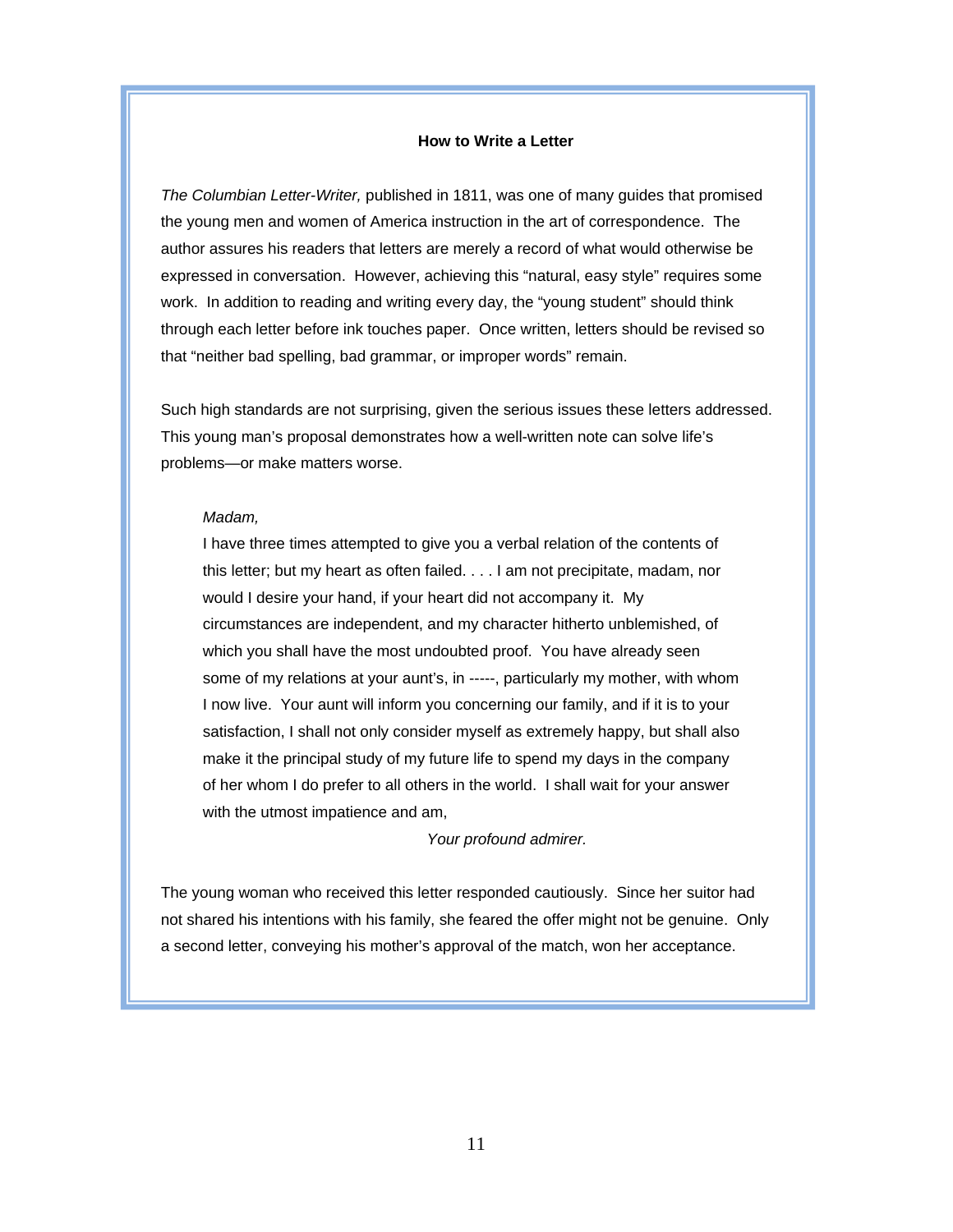## Thomas Jefferson Wright's "William Major" and "Elizabeth Thatcher Corbin Major"



These 1831 portraits of Elizabeth and William Major offer a glimpse into the expectations for husbands and wives in the early republic. Behind William's imposing figure is a woodframe house, a sign of his status as a landowner and—in an era when only property holders were allowed to vote—a full citizen. As a responsible citizen, William was expected to manage Fairview plantation's 2,000 acres while also following the political and economic developments shaping Culpeper County, the Commonwealth of Virginia, and the young nation.That he chose to be painted with a copy of *The National Intelligencer*, with the column "From Europe" prominently displayed, suggests just how far his interests extended.

In contrast, Elizabeth Major's concerns appear to focus inward. Pictured with one hand resting on the Bible and a pair of reading glasses easily within reach, her image alludes to a wife's prescribed role as the moral and spiritual compass of her family. Through instruction, gentle persuasion, and personal example, American women were charged with inspiring their husbands and children to follow the path of virtue. The seat of their influence was the family home—a refuge from the rapidly developing commercial market with its focus on worldly goods and self-interest.



Of course, this stark separation between home and market along the lines of gender was an ideal. As the mistress of Fairview, Elizabeth Major's duties touched both realms. In addition to caring for her husband and nine children, she saw to the health, food, clothing, and shelter of the plantation's seventy-one enslaved laborers—a vital contribution to what was officially her husband's business. Following William's death, Elizabeth assumed even greater responsibility; much to the dismay of her grown sons, she handled the plantation's finances for the next two decades.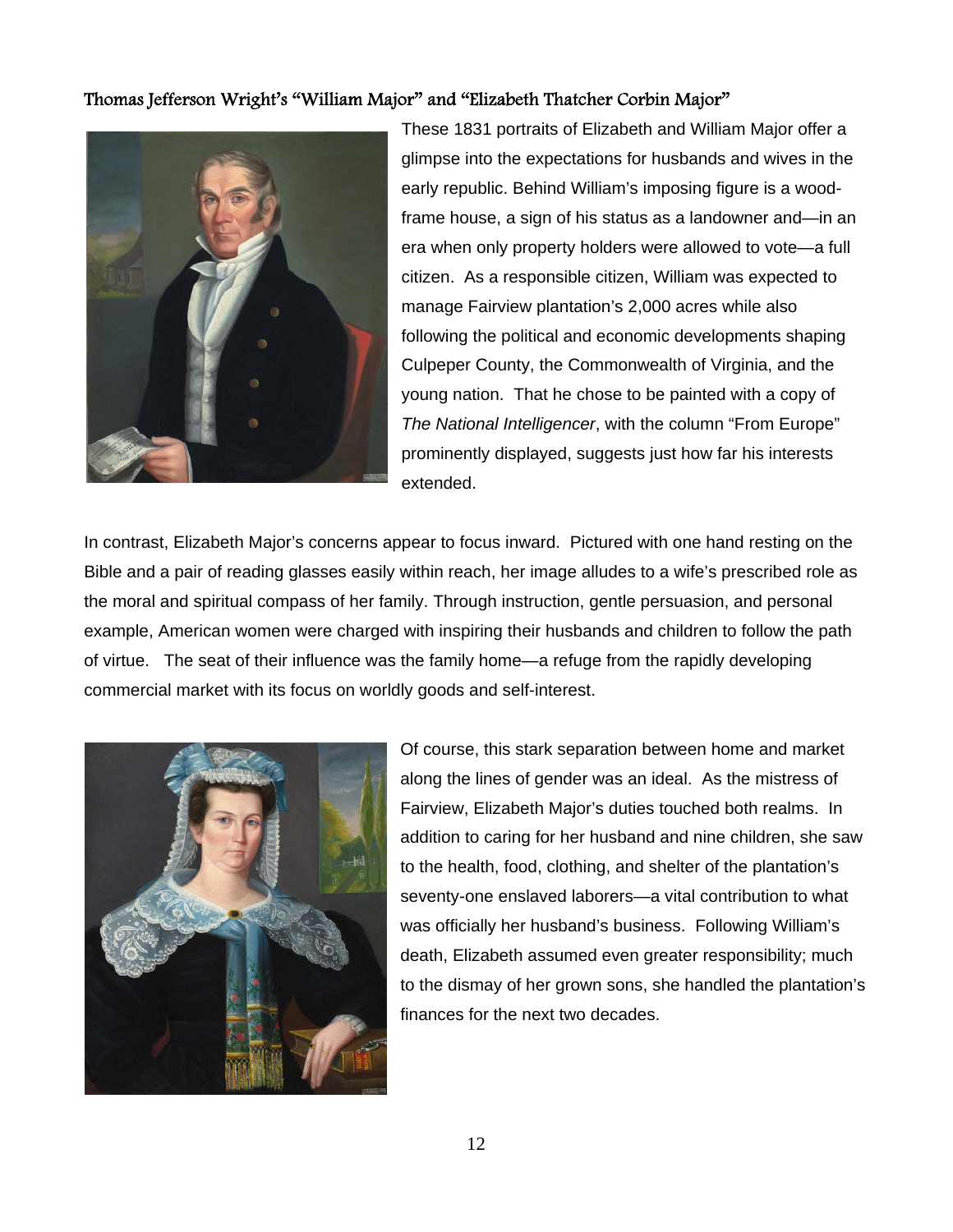*William Major of "Fairview" Plantation, Culpeper County, Virginia*, 1831, Thomas Jefferson Wright (American, 1798 - 1846), oil on canvas, 28 1/8 x 24 in. (71.1 x 61 cm.). The Adolph D. and Wilkins C. Williams Fund 88.61.1/2

*Elizabeth Thatcher Corbin Major of "Fairview" Plantation, Culpeper County, Virginia*, 1831, Thomas Jefferson Wright (American, 1798 - 1846), oil on canvas, 28 1/8 x 24 in. (71.1 x 61 cm.). The Adolph D. and Wilkins C. Williams Fund 88.61.2/2

## Key Basket



In the decades before the Civil War, Southern brides might receive a leather key basket such as this finely made example that bears the initials of its original owner, "M. J. E." Today counted among the rarest and most localized forms of American folk art, baskets such as this were created in Virginia and North Carolina. Embellished with hearts, stars, diamonds and sheaves of wheat—symbols of love, prosperity, and eternity—this sturdy container reflects the romantic hopes of a young bride. Yet it was also a very practical gift suited to her new responsibilities as mistress of the household.Soon to be filled with heavy keys to doors, chests, and cupboards, the basket attests to the wife's management of the home and her control over its contents, ranging from precious objects to

ordinary yet valuable foodstuffs.

In many Southern households, enslaved laborers were dependent upon the generosity of their masters and mistresses for food—whether it came as a weekly ration of cornmeal, salt herring, and pork or as access to land for hunting, fishing, or cultivating a kitchen garden.By the same token, slaves who wished to marry required the permission of their owners, though even with this blessing, their unions were not legally recognized.Nevertheless, marriage ceremonies were a cause for celebration in the community, and unions between enslaved men and women began with similar hopes of enduring love and good fortune.

*Key Basket*, ca. 1830-60, artisan unknown, possibly Richmond, Virginia, leather, embossed, appliquéd, and stitched, 9 x 9 x 6 in. (22.9 x 22.9 x 15.2 cm.). Gift of Franklin P. Watkins and Miriam Hill (by exchange) 95.80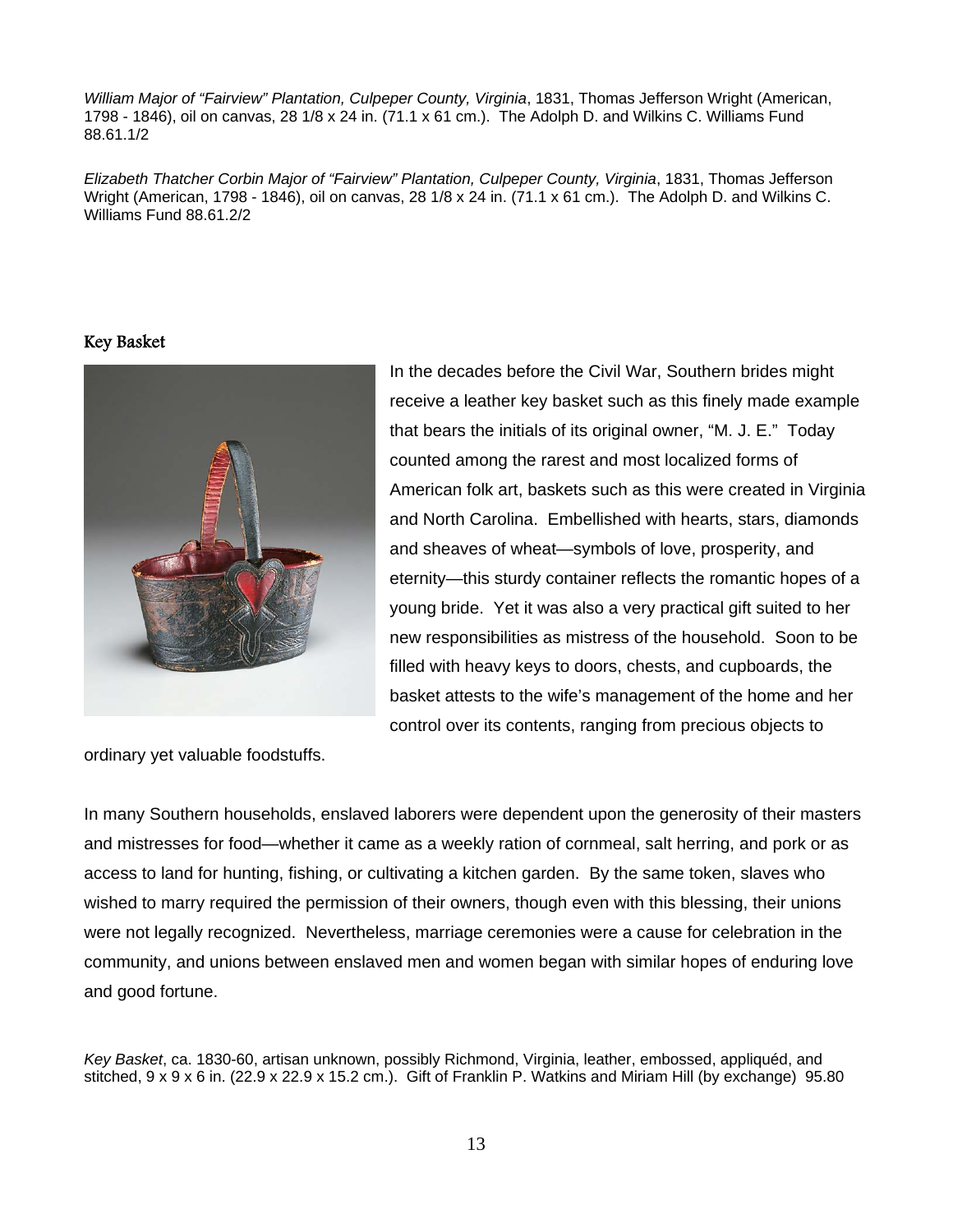## Blanket Chest



Once a courting couple announced their engagement, the bride-to-be would set to work outfitting her new home. This often included stitching table linens and bedding to fill a dower chest—like this brilliantly painted example. After her wedding, a woman focused mainly on managing the household—either through her own labor or that of waged or enslaved servants. However, by the early 19th century the expectations for wives and mothers were changing.

The American Revolution spurred a public dialogue about women's nature, their intellectual abilities, and the part they should play in the new republic. Patriotic women had supported the war effort by organizing boycotts of British goods, making uniforms for Continental soldiers, and participating in street protests. Some followed their husbands and brothers to war, providing support and comfort in military camps. In rare cases, they fought in battle or acted as spies among enemy troops.

After the war, civic-minded women—though denied the vote—were encouraged to help prepare husbands, brothers, and sons to be good citizens by instilling in them a concern for the common good. Such duties required a more robust education than instruction in traditional feminine accomplishments like needlework. The decades after the Revolution saw an increase in female literacy and the founding of hundreds of public and private schools. Institutions such as the Richmond Female Academy, which opened in 1807, included courses in Latin, Greek, mathematics, history, and natural philosophy. Imagine the newly engaged young woman who might have tucked away a few essays about republican ideals alongside embroidered pillow cases as she packed her dower chest.

*Blanket Chest*, ca. 1795, artisan unknown, Lebanon or Berks County, Pennsylvania, pine, painted, 24 3/4 x 48 x 22 1/4 in. (62.8 x 121.9 x 56.5 cm.). The Adolph D. and Wilkins C. Williams Fund 77.96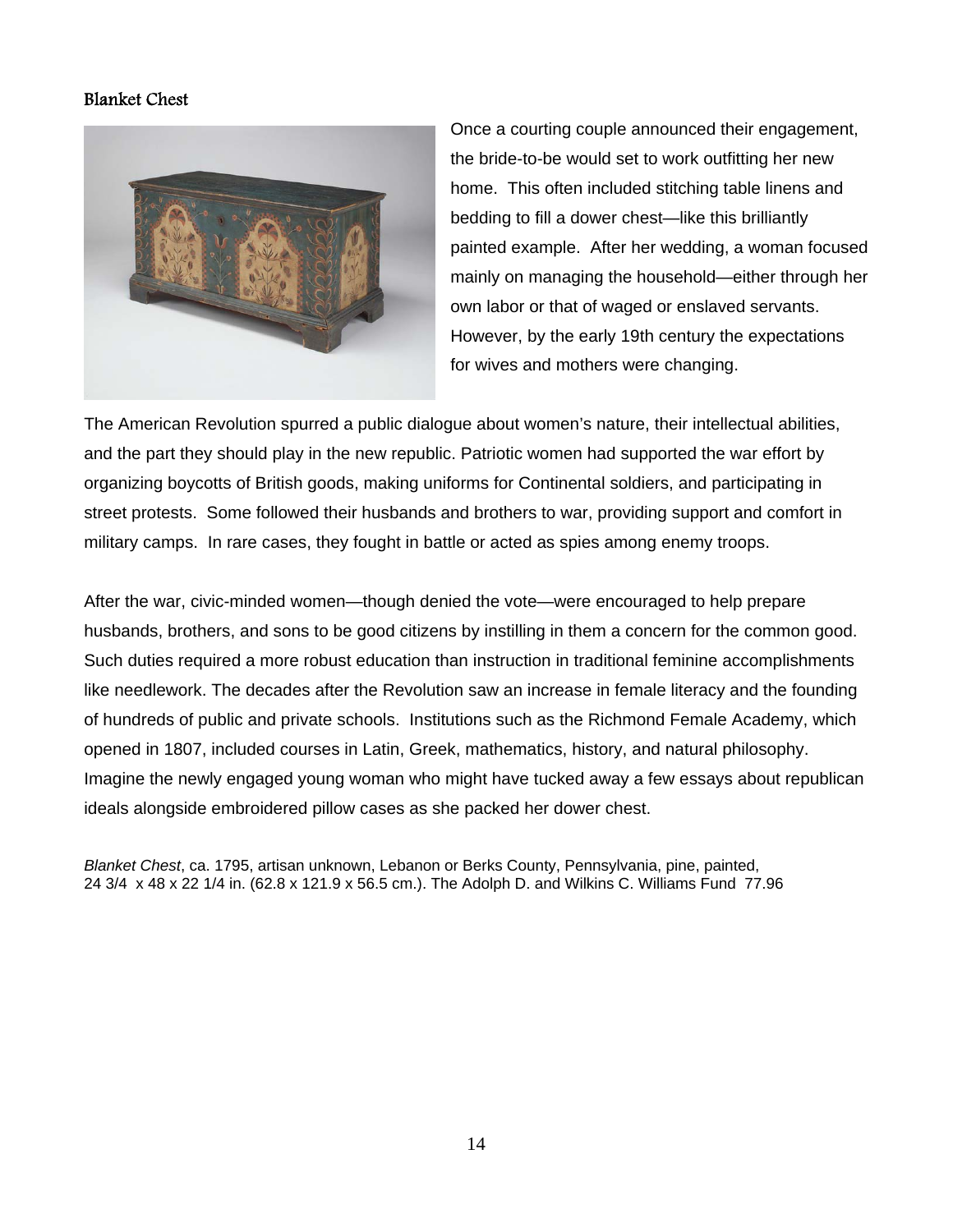### **A Young Woman's School Schedule**

Mary Ann Hunt, who was the daughter of a wealthy planter in Mississippi, described her rigorous school schedule in a journal entry dated October 1, 1834.

Monday rose at five, prepared my lessons to recite . . . We breakfasted at seven, at eight we assembled for school, during the morning recited several lessons which were very interesting, particularly Philosophy to which study I am very partial; at twelve school dismissed, we then took calisthenics in the upper hall . . . Dined at one, at two school commenced, we attended reading, writing and French, from four to five took my music lesson . . .Tea . . . At seven I returned to my room to prepare my recitations for the following day, retired at eleven.

### Mourning Locket



The tiny size of this mourning locket belies the enormous loss it commemorates. The Jameson family laid to rest their eleven-monthold son, known only by the letter "D." The anguished mother, whose initials, "J.J.," appear on the back of the locket, could look at it to remember her baby when he was alive, but the presence of the skull and crossbones served as a reminder of his death.

The loss of a child, particularly an infant, was a common tragedy in 19th-century America. One out of every four or five white children did not reach adulthood. For those born into slavery, childhood was even more perilous, with fewer than half surviving to maturity. And while children were especially vulnerable, every stage of life carried some

risk. Illness, accidents, and—for women—childbirth could prove deadly.

Mourning objects offered a small measure of solace. Miniature portraits of the deceased, copied from images produced when they were alive or drawn after death, were commissioned to keep an absent loved one close. These mementos often incorporated locks of hair, which retain their familiar color and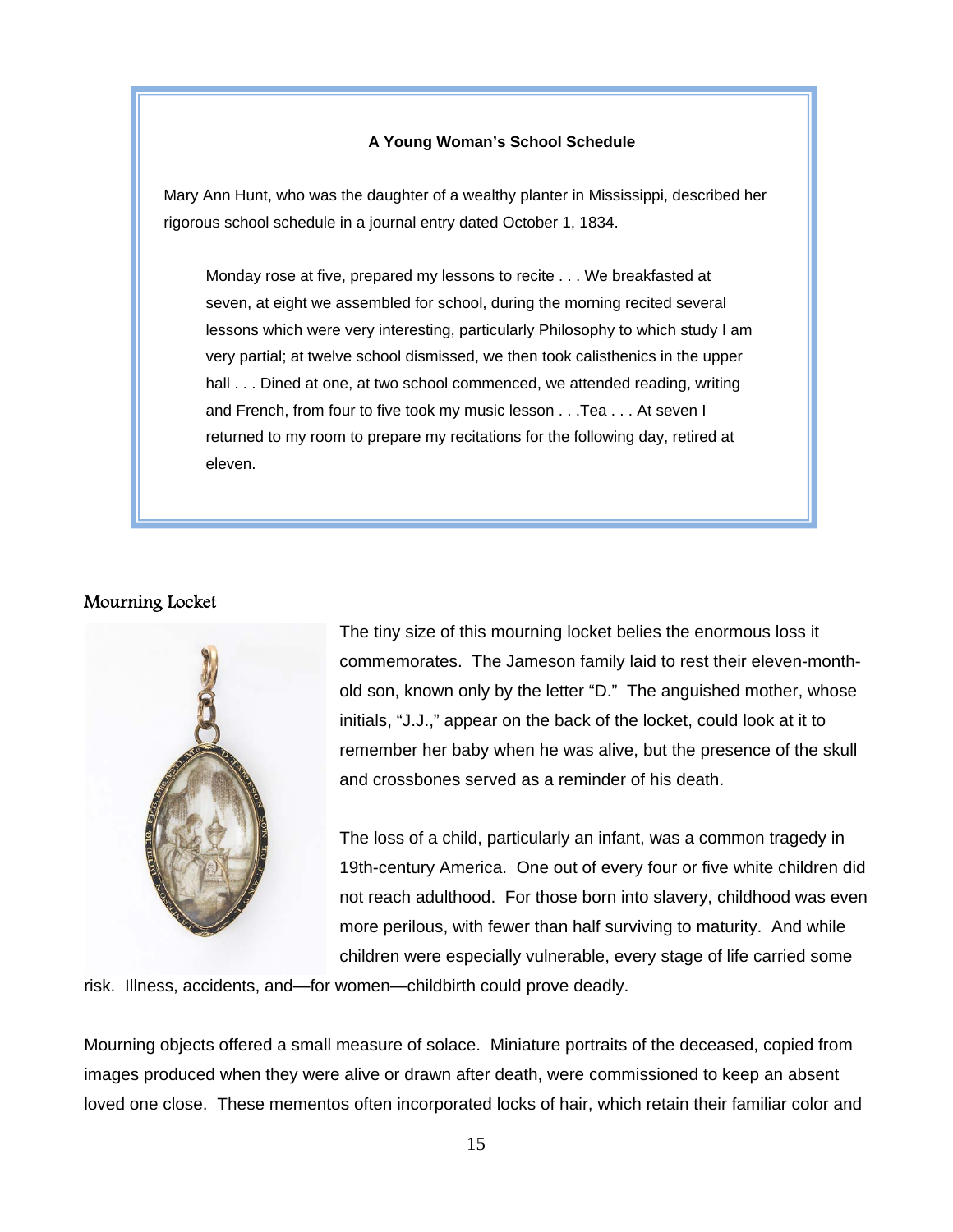texture after death. Intricately woven or braided strands accented with small pearls or gold, possibly mingled with the mourner's own hair, could be inserted in the frame back. In more generic scenes like this one, a lock of hair might be scattered beneath the urn or arranged as the branches of a willow tree—an immensely popular symbol because of its capacity to grow after being cut. Displayed publicly, these objects honored a family's loss. Lockets were also ideal as private expressions of grief, a daily remembrance worn close to the heart.

*Mourning Locket*, 1788, artisan unknown, gold; watercolor on ivory; glass, 1 1/2 x 1 1/8 in. (3.8 x 2.9 cm.). Bequest of Miss Mamie LaRue 60.15.1

## James Peale's "John Parke Custis"



Portrait miniatures—like this one of Martha Washington's son, John Parke Custis—were quite popular during the early republic. As an art form linked to the English court, the miniature could be displayed, either inside the home or as a piece of jewelry, to signal one's wealth, aristocratic tastes, and family lineage. However, their small size also made them perfect for private—even secret viewing. Often exchanged between lovers during courtship or in expectation of a husband and wife's temporary separation, these portraits were usually intended for a singular audience; they reveal the gaze of love.

The first portrait miniature by an American-born artist was a young man's self-portrait, completed in 1758. Benjamin West offered it,

encased in a silver locket, to Elizabeth Steele of Philadelphia along with his hand in marriage. She accepted the gift but declined the proposal when her mother objected to his profession. Mrs. Steele could not have known that West would eventually find fame in London, where he would be appointed "History Painter to the King." The first American artist to win international acclaim, Benjamin West produced a body of work that encompassed royal portraits, genre scenes such as VMFA's *Three Ladies Making Music* and, most notably, history paintings such as *Caesar Reading the History of Alexander's Exploits*, another highlight of VMFA's collection. However, he would never undertake another miniature portrait during his long career.

*John Parke Custis*, ca. 1772, James Peale (British American, 1749-1831), watercolor on ivory, 2 1/2 x 2 in. (6.4 x 5.1 cm.) Gift of Mrs. A. Smith Bowman and her brother Robert E. Lee IV 76.21.2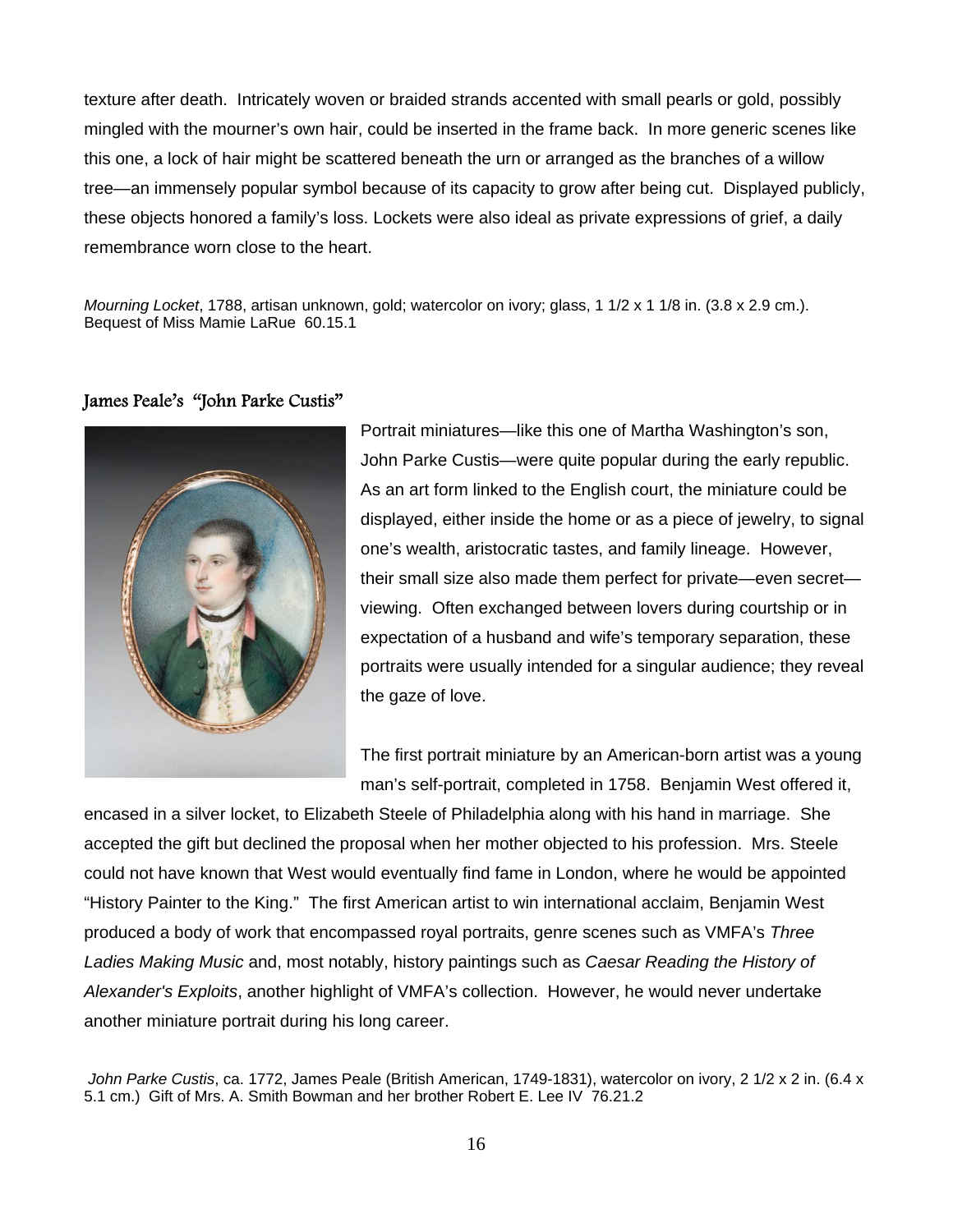## Charles B. J. Févret de Saint-Mémin's "Robert Greenhow Jr."



Robert Greenhow, Jr., was just eight years old when Charles B. J. Févret de Saint-Mémin created this winsome pastel and crayon likeness. Robert and his parents were among 120 affluent Virginians who flocked to the French artist's studio during his year-long visit to Richmond. To make such naturalistic portraits, Saint-Mémin relied on a mechanical device called a physiognotrace, which created a precise outline of the sitter's profile. The artist then sketched in the features and costume by hand. Using a pantograph, Saint-Mémin could also reduce the large drawing within a two-inch circle on a copper plate to produce engraved prints.

That the Greenhows were wealthy enough to commission three portraits from Saint-Mémin set them apart from most Virginians. However, what was surely more noteworthy to young Robert was his status as an only child. Although birthrates began to decline after 1800, it was not uncommon for a woman to bear at least seven children during her lifetime. Since most women married in their early twenties and had few options for controlling conception, their adult lives were dominated by the cycle of pregnancy and childbirth. Indeed, the prospect of having children—with all the risk and responsibility that came with motherhood—spurred some brides to prolong their engagements.

Without the company of brothers and sisters, Robert's childhood may have seemed remarkably quiet all the more so with the passing of his mother a few years later. Mary Ann perished in the Richmond Theatre fire of 1811; Robert and his father escaped.

*Robert Greenhow Jr.*, ca. 1808, Charles B. J. Févret de Saint-Mémin (French, 1770 - 1852), pastel and crayon on toned paper, 18 3/8 x 14 in. (47.9 x 35.6 cm.). Gift of Mrs. William R. Scott 98.3.3/3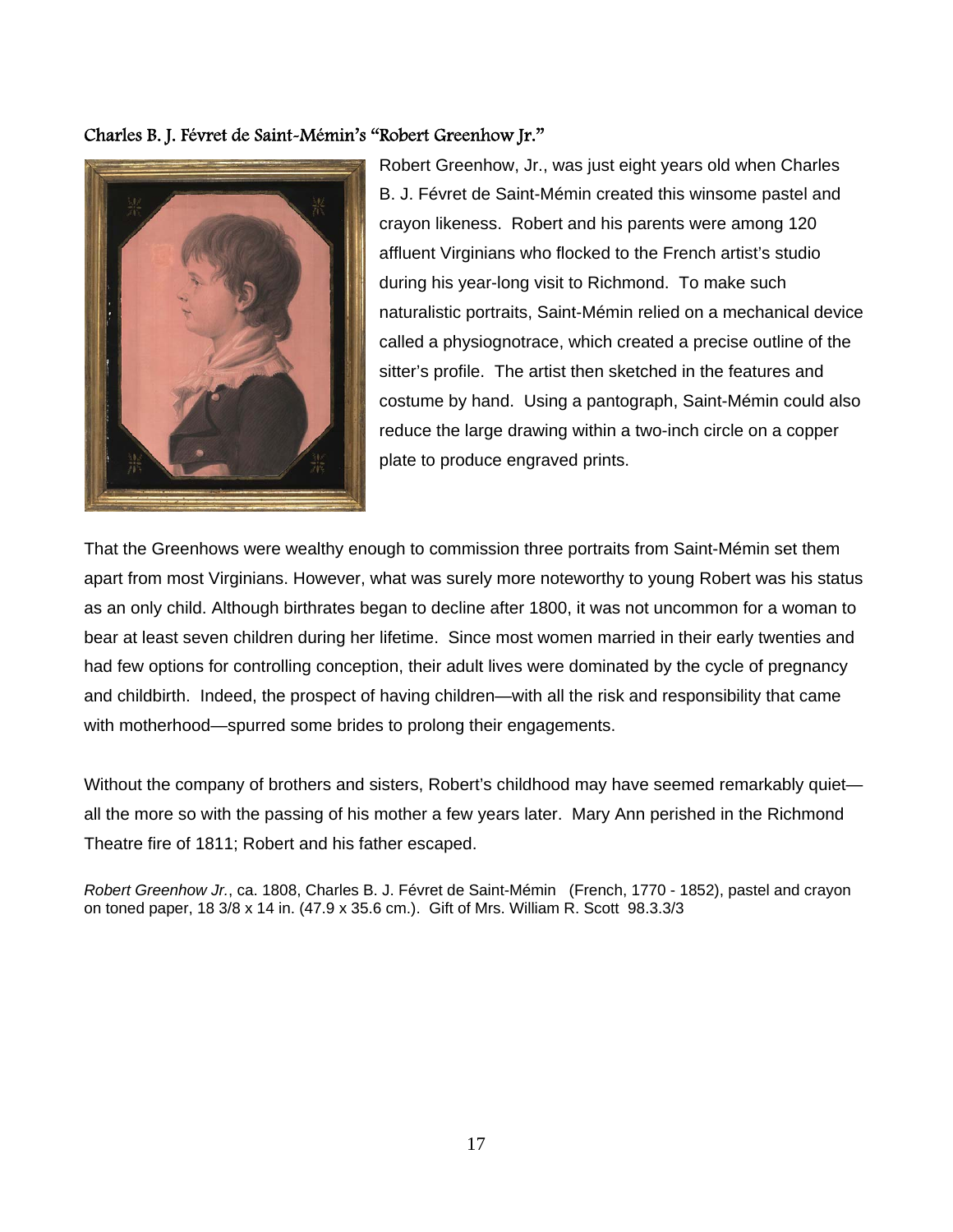### **Richmond Theatre Fire: December 26, 1811**

On the night of December 26, 1811, the Richmond Theatre was packed with some 600 patrons. At the beginning of the second act, sparks of fire appeared at the rear of the stage. A chandelier, whose flame was not extinguished before it was drawn up, likely ignited the blaze. Robert Greenhow's mother was one of seventy-two people who perished in the fire. Below is a moving account, given by Robert Greenhow Sr., of how he and his son escaped the Theatre.

My wife! My wife! & friend of my heart, of my best & warmest affections. In the full tide of Health, looking better than I had seen her for some months! My wife for near 26 <sup>1/2</sup> years! . . . Suddenly & in a moment unlooked for & unexpected taken without one Sad last parting Adieu from my very arms! . . . So soon as the first flakes were seen to descend, Save my child! the last words I heard her pronounce. I caught my Son up, and in a minute pressed to Suffocation we were Immovably planted in the midst of a pressing, overwhelming throng, where for the space I suppose of 4 minutes we were; then with him in my arms thrown to the floor. While thus prostrate a blast of flame & smoke was inhaled by us both, and so great was its Influence that my arms let go their hold, My son in a convulsive throe wrested himself from my grasp & exclaimed, "Oh, Father! I am dying!" This roused me from my state of almost Insensibility. My reply was, "My Son, I will die with you!" Dark as midnight, my hand involuntarily seized the shirt of his coat.

I got him again in my hold. When we were kicked to the head of the Stair case, finding myself there still prostrate, not being able to rise, I gave my Body a Sudden Impulse that carried us over the Dead & dying Bodies & pieces of flaming wood that the steps were crowded with, and in that manner, with him in my arms, got to the lower floor, when, reanimated by the air rushing in at the Doors, I got up & most miraculously, & unhurt, placed myself & child out of Danger. I instantly returned to search for my wife, but Death & destruction inevitable urged me back. Where my wife was, whether saved or not, I could not tell. . . . but oh! Sad to tell, the fatal mandate had issued! Farewell, my friend.

#### Y'r Afflicted,

### R. Greenhow

In the wake of the fire, the *Richmond Enquirer* reported that "the whole town is shrouded in woe." Businesses were closed for two days by a city ordinance while public shows, spectacles, and dancing were forbidden for the next four months. As a memorial to the fire's victims, Monumental Church was erected in 1814 on the E. Broad Street site. The victims' ashes still reside in a crypt beneath the church's floorboards.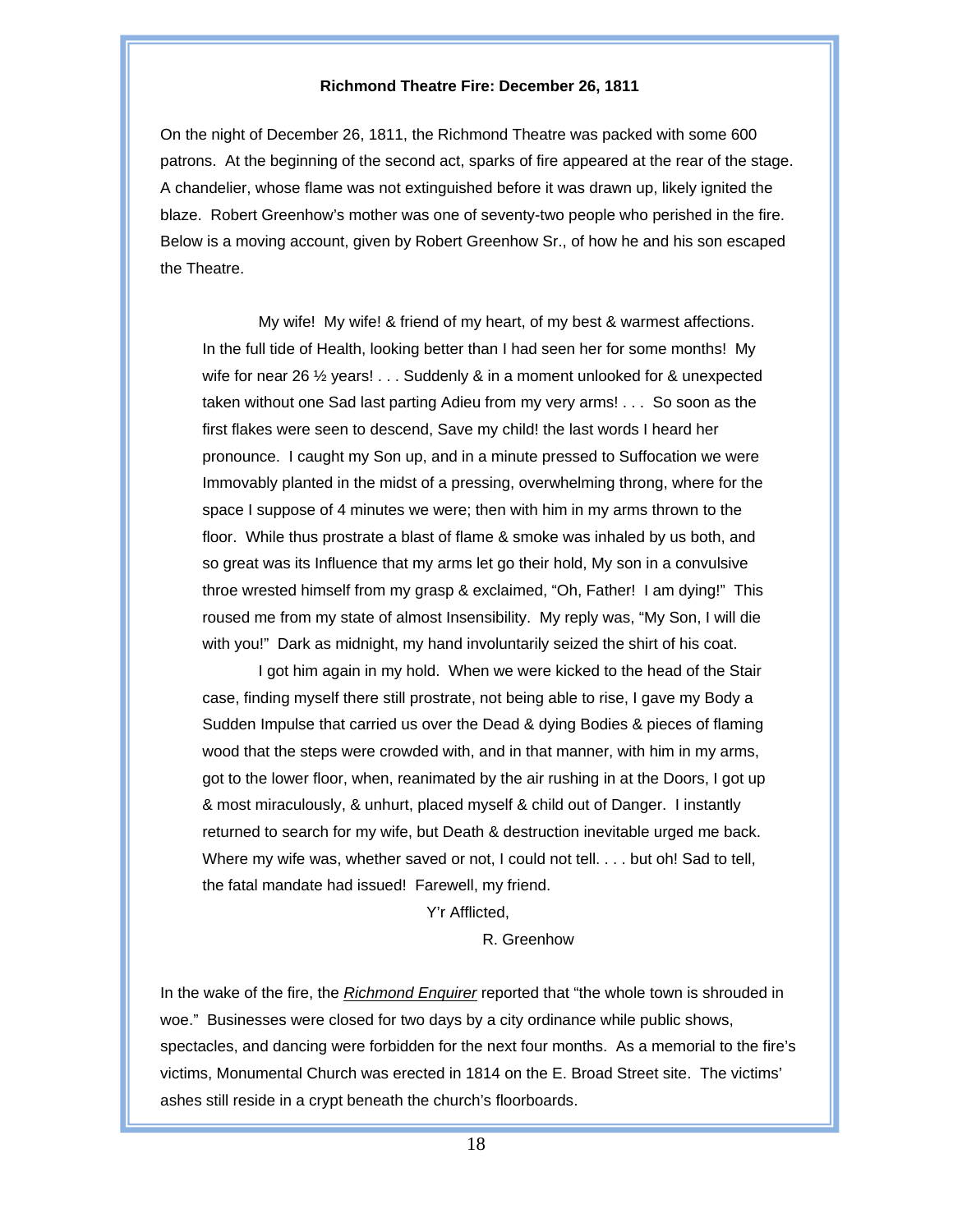## Thomas Hart Benton's "Brideship (Colonial Brides)"



Thomas Hart Benton's *Brideship* looks back to an exceptional story of courtship in colonial Virginia. Between 1620 and 1621, the Virginia Company dispatched five ships carrying 147 "younge, handsome, and honestly educated Maides" from England to serve as brides for the lonely settlers at Jamestown. Investors paid for their passage, outfitting the women with clothing and a modest trousseau in hopes of turning a handsome profit once a match was made. In exchange for a wife and the promise of an apprentice to follow, new husbands were to pay 150 pounds of tobacco.

Although Benton's painting condenses this transaction to a few moments on a bustling wharf, his composition captures a prospective bride's ambivalence about her fate. With roots in the artisan and

gentry classes, these "tobacco brides" might have been desirable marriage partners at home if money had not been an issue. However, as widows, orphans, and youngest daughters, the women had few protectors or economic resources. Their prospects in Virginia were not much better; those who survived an Indian attack in March 1621 faced starvation and death during the winter of 1622.

Benton's depiction of this matchmaking scheme some 300 years later coincided with a resurgence of interest in America's colonial period reignited by the 1876 Centennial. The Colonial Revival permeated all segments of society, from preservation efforts like the restoration of Colonial Williamsburg to the renewed popularity of traditional styles in architecture and the fine and decorative arts.

A similar juxtaposition of past and present is evident in the painting itself. The red-haired bride's hat is a fitting style for the 1920s but hardly in keeping with colonial-era fashions. Its inclusion is a subtle nod to Benton's own wife, Rita, who made hats to supplement the family's income.

*Brideship (Colonial Brides)*, ca. 1927-28, Thomas Hart Benton (American, 1889-1975), oil and egg tempura on canvas, mounted on composite board, 60.25 x 42.125 in. (152.88 x 107 cm.). Gift of R. Crosby Kemper and Museum Purchase, the J. Harwood and Louise B. Cochrane Fund for American Art 98.28